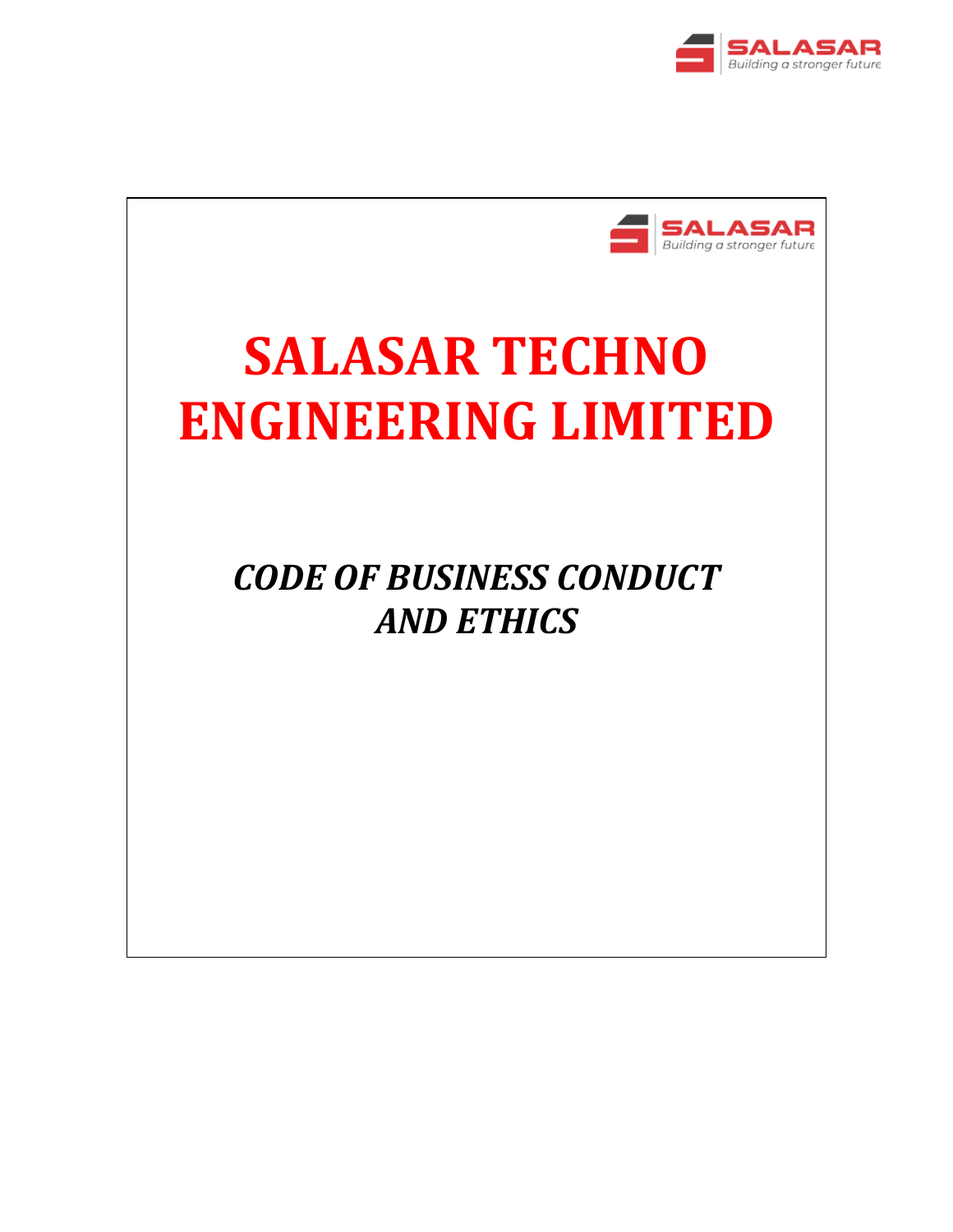

# **CONTENTS**

# **CODE OF BUSINESS CONDUCT AND ETHICS**

| <b>INTRODUCTION &amp; PREAMBLE</b>                                     |                                                                                   |
|------------------------------------------------------------------------|-----------------------------------------------------------------------------------|
| <b>COMPLIANCE WITH LAWS,</b><br><b>RULES &amp; REGULATIONS</b>         |                                                                                   |
| <b>LEGAL COMPLIANCE</b>                                                |                                                                                   |
| <b>PROCEDURE FOR FILING A</b><br><b>COMPLAINT OR VOICING A CONCERN</b> |                                                                                   |
| <b>POLICIES COMMUNICATED</b><br><b>TO ITS EMPLOYEES</b>                |                                                                                   |
| <b>REPORTING OF ILLEGAL ACT</b><br><b>OR MISCONDUCT</b>                |                                                                                   |
| <b>IMPROPER PAYMENTS:</b><br><b>ANTI-BRIBERY &amp; CORRUPTION</b>      |                                                                                   |
| POLITICAL CONTRIBUTIONS                                                |                                                                                   |
| <b>INTELLECTUAL PROPERTY AND</b><br><b>CONFIDENTIAL INFORMATION</b>    |                                                                                   |
| <b>FAIR PRACTICES AND AVOIDING</b><br><b>CONFLICTS OF INTEREST</b>     | <b>10</b>                                                                         |
| <b>PROTECT EMPLOYEE PRIVACY AND PERSONAL</b>                           | INFORMATION OF MANAGERS AND WORKERS FREEDOM CONTENTS AND THE MANAGERS AND WORKERS |
| <b>PROGRAM FOR PROHIBITING</b>                                         |                                                                                   |
|                                                                        |                                                                                   |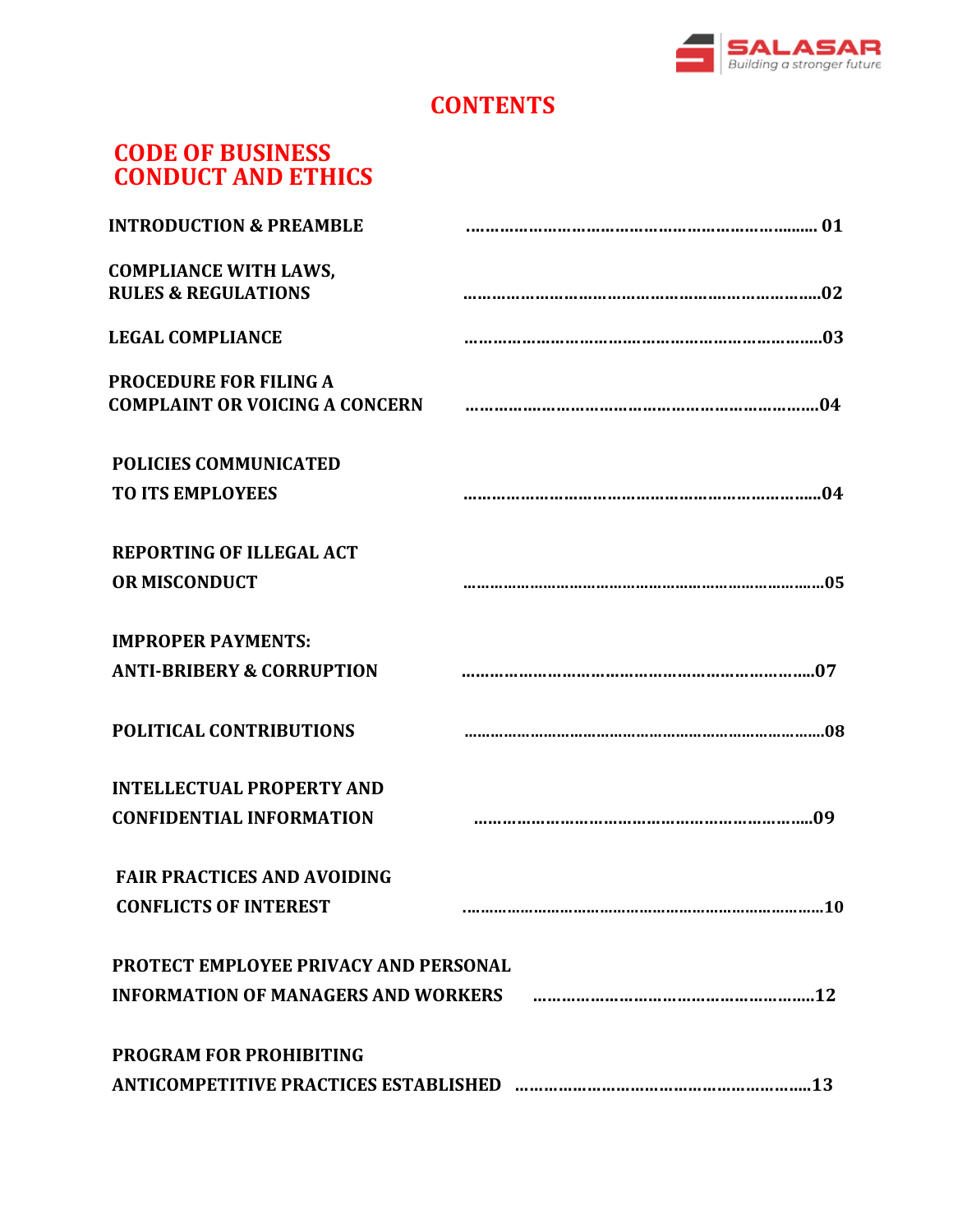

#### **INTRODUCTION**

Salasar Techno Engineering Limited is committed to conduct business in accordance with the highest standards of business ethics and complying with applicable laws, rules and regulations.

The Company believes that a good Corporate Governance Structure would not only encourage value creation but also provide accountability and control systems commensurate with the risks involved.

This Code of Conduct (the Code) has been framed under the SEBI (Obligations and Disclosures Requirements) Regulations 2015 with the Stock Exchange and as amended from time to time by the prescribed authorities of India.

The Code shall come into effect from the date of its adoption by the Board of Directors at their duly convened and constituted meeting.

#### **PREAMBLE**

This Code sets forth legal and ethical standards of conduct for Directors and Senior Managerial Personnel (it includes all members of core management team one level below the executive Directors and all the functional heads) of Salasar Techno Engineering Limited (the Company) and ensures compliance with legal requirements under SEBI (Listing Obligations and Disclosures Requirements) Regulations, 2015.

The Company seeks:

- a) Honest, fair and ethical conduct .
- b) Confidentiality of Information .
- c) Ethical handling of conflicts of interest between personal and professional relationships;
- d) Legal Compliances .
- e) Protection and Proper Use of Corporate Assets and resources
- f) The prompt Internal Reporting to an appropriate person or persons identified below of violations of this Code.
- g) Accountability for Adherence to this Code

Directors and Senior Managerial Personnel must conduct themselves accordingly and not to indulge in improper behavior or moral turpitude.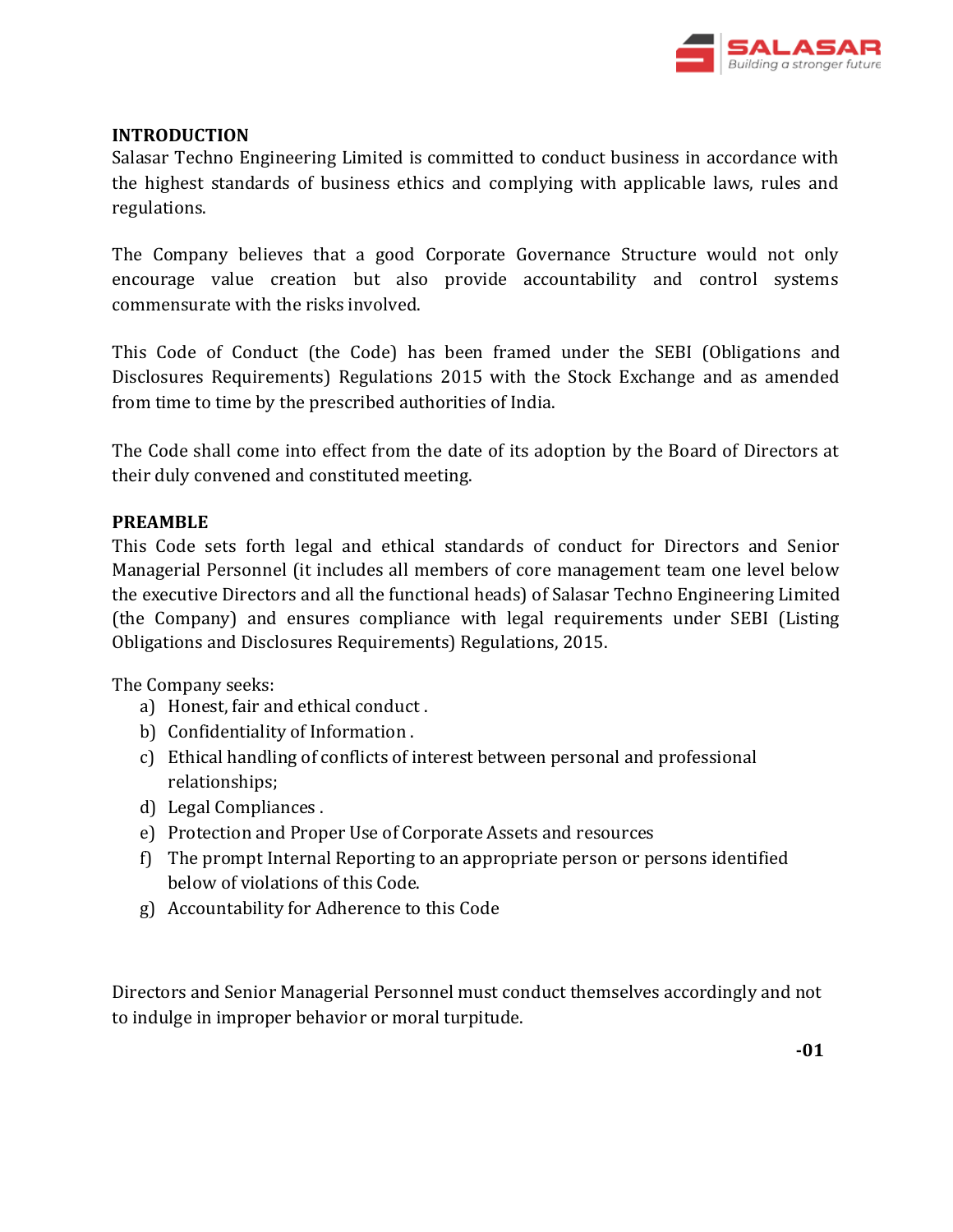

#### **1. COMPLIANCE WITH LAWS, RULES AND REGULATIONS**

We have a long-standing commitment to conduct our business in compliance with applicable laws and regulations and in accordance with the highest ethical principles. This commitment helps ensure our reputation for honesty, quality and integrity.

# **2.HONESTY, INTEGRITY AND ACCOUNTABILITY**

Honesty, Integrity, transparency, trust and accountability all are part of the core belief of each & every activity at Salasar Techno Engineering Limited which has been the continuing basis of its growth and all-round development.

This Code of Conduct is a statement of the Company's commitment to integrity and high ethical standards moreover code of conduct define the acceptable and non-acceptable behavior of all employees.

Obtaining of material information through unethical means, possessing trade secret information without the prescribed authority consent, or inducing such disclosures by past or present employees of other companies is prohibited.

All our Directors and Senior Managerial Personnel should possess highest personal and Professional Ethics, Integrity and Values along with accountability. They should be able to balance the legitimate interests and concerns of all Company's stakeholders in arriving at a decision, rather than advancing the interest of a particular constituency.

We are required to outperform our competition fairly and with integrity. We seek competitive advantages through superior performance and never through unethical or illegal business practices.

#### **3.CONFIDENTIALITY**

Confidential Information refers to any material information which is non – public in nature or unpublished price sensitive information which may force others to change the mind set. Any information concerning the Company's business, its customers, suppliers etc., which is not in the public domain and to which the Director and Senior Managerial Personnel has access or possesses such information, must be considered confidential. Such information shall include but is not limited to: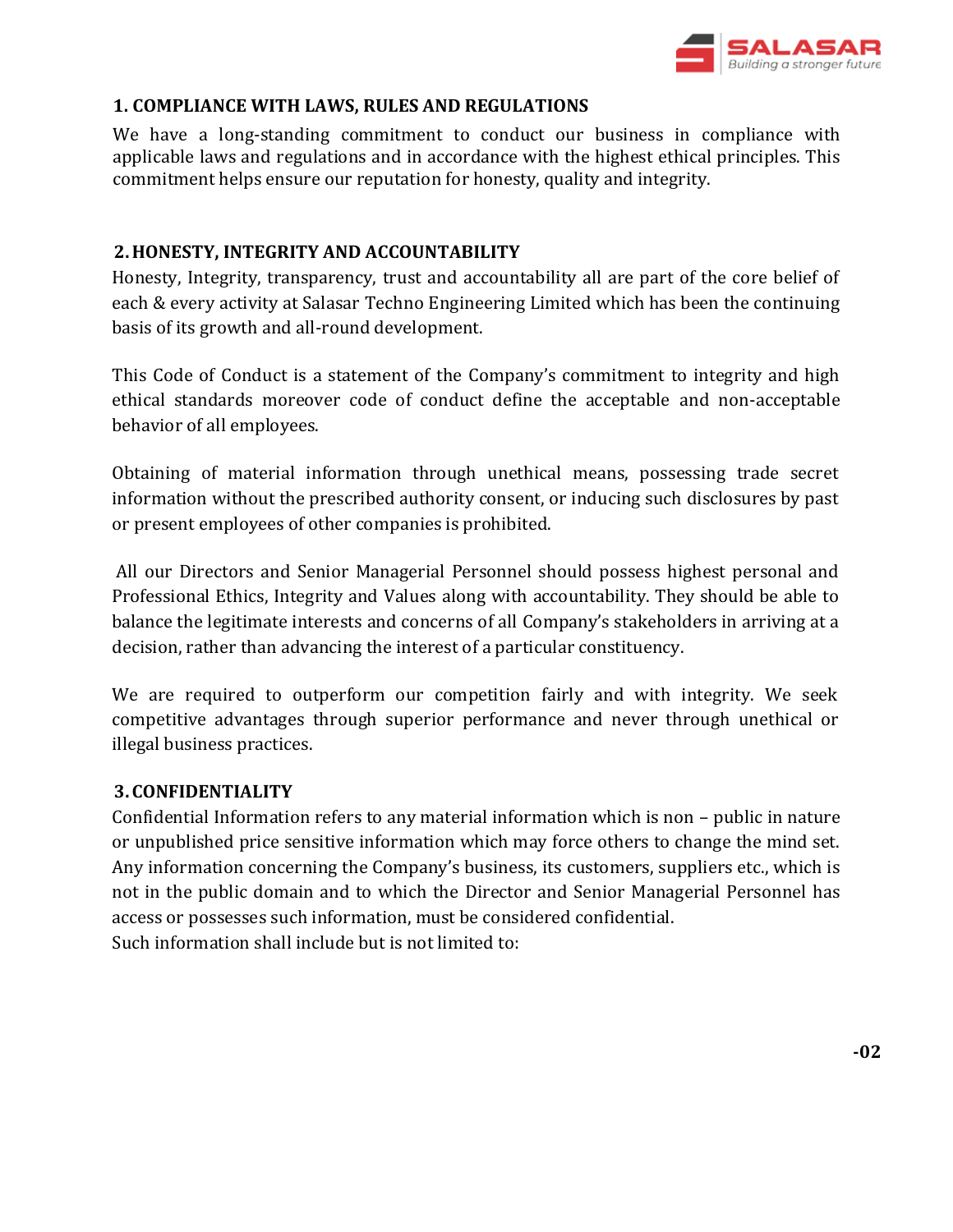

- A. Any improvements and innovations, whether patentable or copyrightable or otherwise.
- B. Methods, processes and techniques.
- C. Personnel data (Management or otherwise).
- D. Financial, pricing and accounting data.
- E. Client's data or any material information related to proposed or past clients.
- F. Results of regulatory inspections/audits.
- G. Business plans and updates to business plans
- H. Potential acquisitions, licenses or other business deals
- I. Potential equity interests
- J. Regulatory filings and approval data
- K. Marketing and sales information Apart from Statutory disclosures and other disclosure with Board consent any disclosure of confidential information about the company's business, whether intentional or accidental, can adversely affect the financial stability and competitive position of Salasar Techno Engineering Limited. Hence, disclosure of any such information is prohibited. Disclosure of any information on proceedings of Board Meetings/Committee Meetings Internal Meetings, and disclosures of forwardlooking statements is prohibited. In case any such disclosure has to be made it has to be approved by the Management and shall be combined with cautionary statements, wherever required.

#### **4.LEGAL COMPLIANCE**

The Directors and Senior Managerial Personnel are responsible for Company's adherence to statutory and legal/regulatory requirement(s) as applicable to the business of the Company and also monitor company's compliance with the Corporate Governance Regulations. They must, from time to time, recommend to the Board any suggestions for all such matters and on any corrective measures to be taken. The Directors and Senior Managerial Personnel should also ensure company's compliance with the Listing and other legal requirements relating to financial statements.

The Company cannot accept practices which are unlawful or may be damaging to its reputation. The Directors and Senior Managerial Personnel shall extend full cooperation to regulatory authorities, and disclose information as may be required.

In the event the implication of any law is not clear, the Company's Legal Department or compliance officer shall be consulted for advice.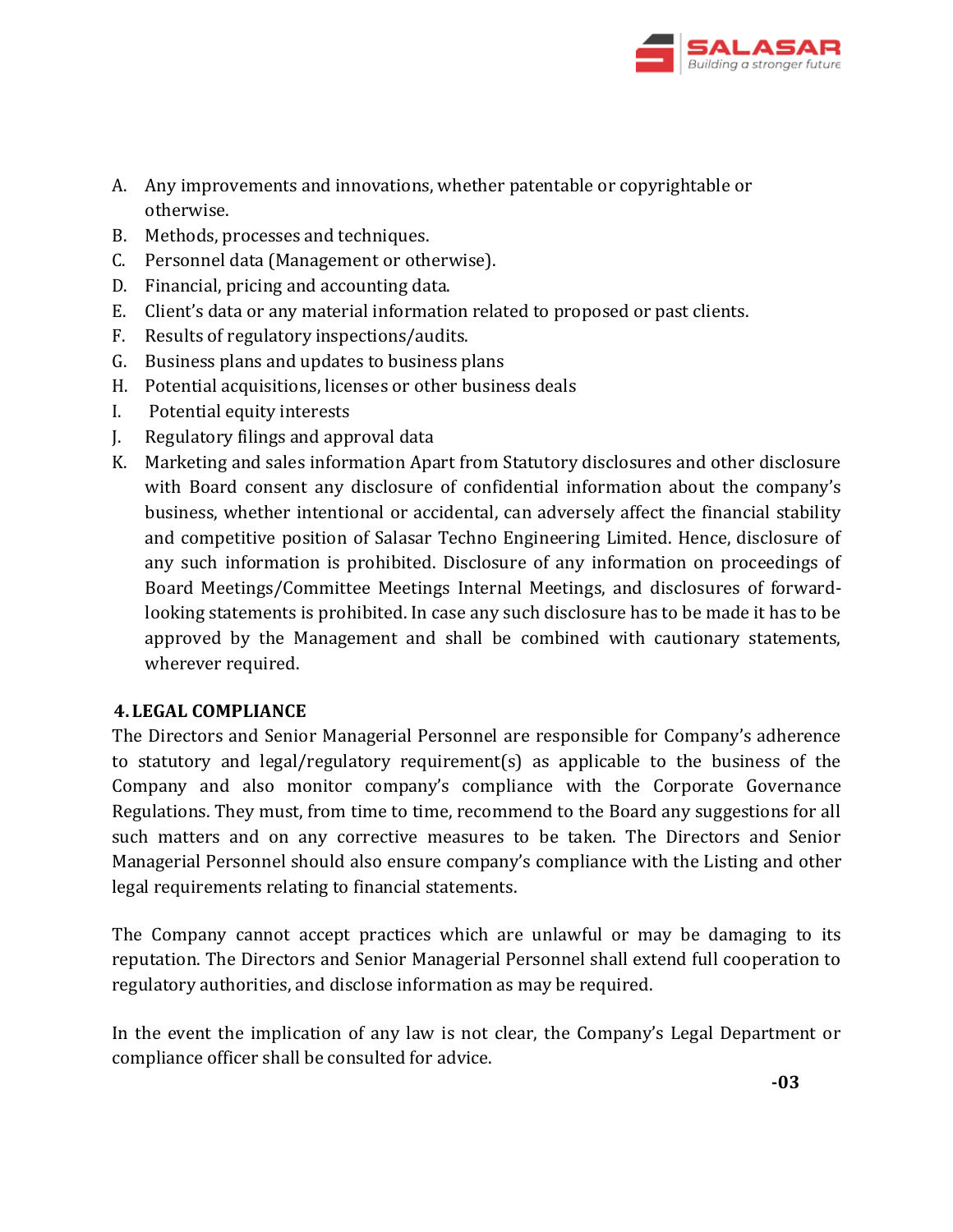

#### **5. PROCEDURE FOR FILING A COMPLAINT OR VOICING A CONCERN**

Any person whether an employee or not, may raise a concern or file a complaint

 $\triangleright$  In person with the office of the Chairman and Managing Director of the Company Through telephone Through email at compliance@salasartechno.com In writing (hard copy) to

*The Chairman and Managing Director of Salasar Techno Engineering Limited Khasra No. 265, 281-283, Vill: Parsaun- Dasna, P.O. Jindal Nagar, Distt. Hapur- 201313*

#### **Filing a complaint**

Full details of the alleged breach including location, date and time, persons involved, any witnesses, documents if available and the identity of the complainant should be provided. Anonymous complaints may also be investigated if there is some prima facie basis for such complaints but employees are encouraged to provide their names for follow up discussions and for verification of the veracity of the complaint.

#### ADMINISTRATION

The code is administered and monitored by the Chairman and Managing Director of the Company, who will provide the necessary clarifications, guidance, and training and will monitor implementation and compliance. An annual certification is mandatory for all employees, who will attest to having read and understood the code and affirm to comply with the same.

#### **6. POLICIES COMMUNICATED TO ITS EMPLOYEES**

The Code defines the expectations of the company from its people and all those that they deal with in the work place. The Code outlines the expected ethical standards of conduct and behavior and the processes that will enable this to be maintained and acts as a reference for every employee on what to do, how to do and importantly what not to do.

The Code acts as a guiding principle but cannot envisage every situation or action; neither can it cover every regulation and law that is applicable to individuals at a given time. Moreover, in the modern connected and digital world, new issues emerge and it is up to every individual to exercise their judgment before taking action on a matter. When in doubt, please seek advice to protect your individual reputation and integrity and that of the company.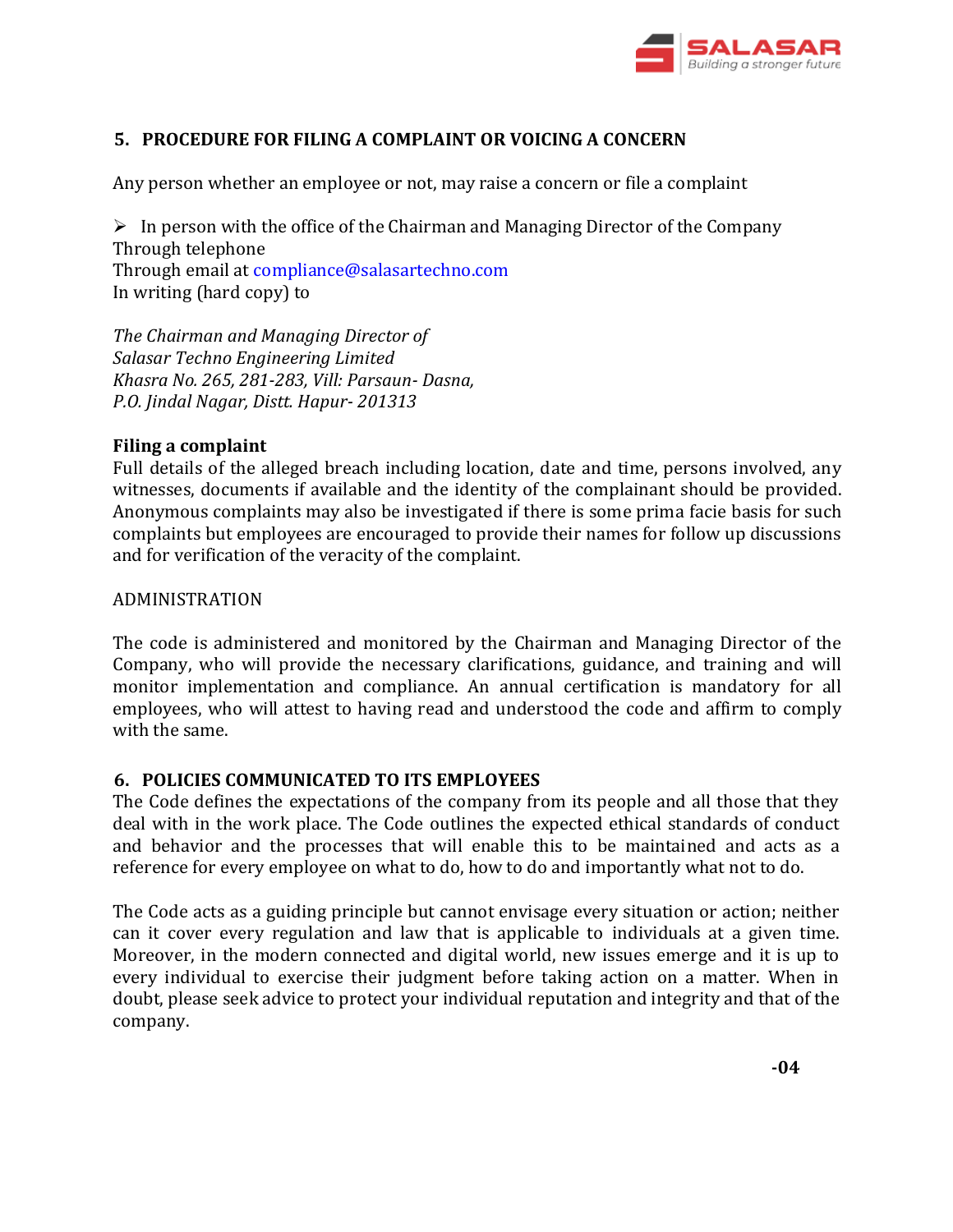

#### FROM EMPLOYEES

- $\triangleright$  Read and understand the various elements of the Code
- $\triangleright$  Comply with the Code and related policies and guidelines at all times
- $\triangleright$  Seek clarifications and assistance when in doubt
- $\triangleright$  Participate in advocacy and training programs on the Code
- $\triangleright$  Promptly report known/ suspected violations
- $\triangleright$  Co-operate in investigations when there is an allegation of breach

# FROM LEADERSHIP

Build and foster a culture of compliance with laws, regulations and policies; explain the importance of compliance programs

- $\triangleright$  Set an example on good conduct at the work place based on mutual respect and fairness
- $\triangleright$  Encourage employees to attend training and awareness workshops
- Ensure that Business Associates are made aware of the applicability of the Code to them
- $\triangleright$  Be vigilant in pre-empting problems and detecting emerging issues of breach Promptly report any alleged breach or threatened breach of the Code

# **7.REPORTING OF ILLEGAL ACT OR MISCONDUCT**

The Directors & Senior Managerial Personnel are considered to be the first line of defense against civil or criminal liability and unethical business practice. They should observe or become aware of any illegal, unethical or otherwise improper conduct. Any act which could have an impact on the reputation of the Company, whether by an employee, supervisor, client, consultant, agent, supplier or other third party, they must promptly notify the same to the Chief Executive.

#### GENERAL STANDARDS

#### **Fair Treatment**

Every employee of Salasar Techno Engineering Limited shall, without fear of retaliation, make a protected disclosure under the whistleblower policy of the Company, when she / he becomes aware of any actual or possible non-adherence or violation of laws, rules, regulations or unethical conduct or an event of misconduct, act of misdemeanor or act not in the Company's interest.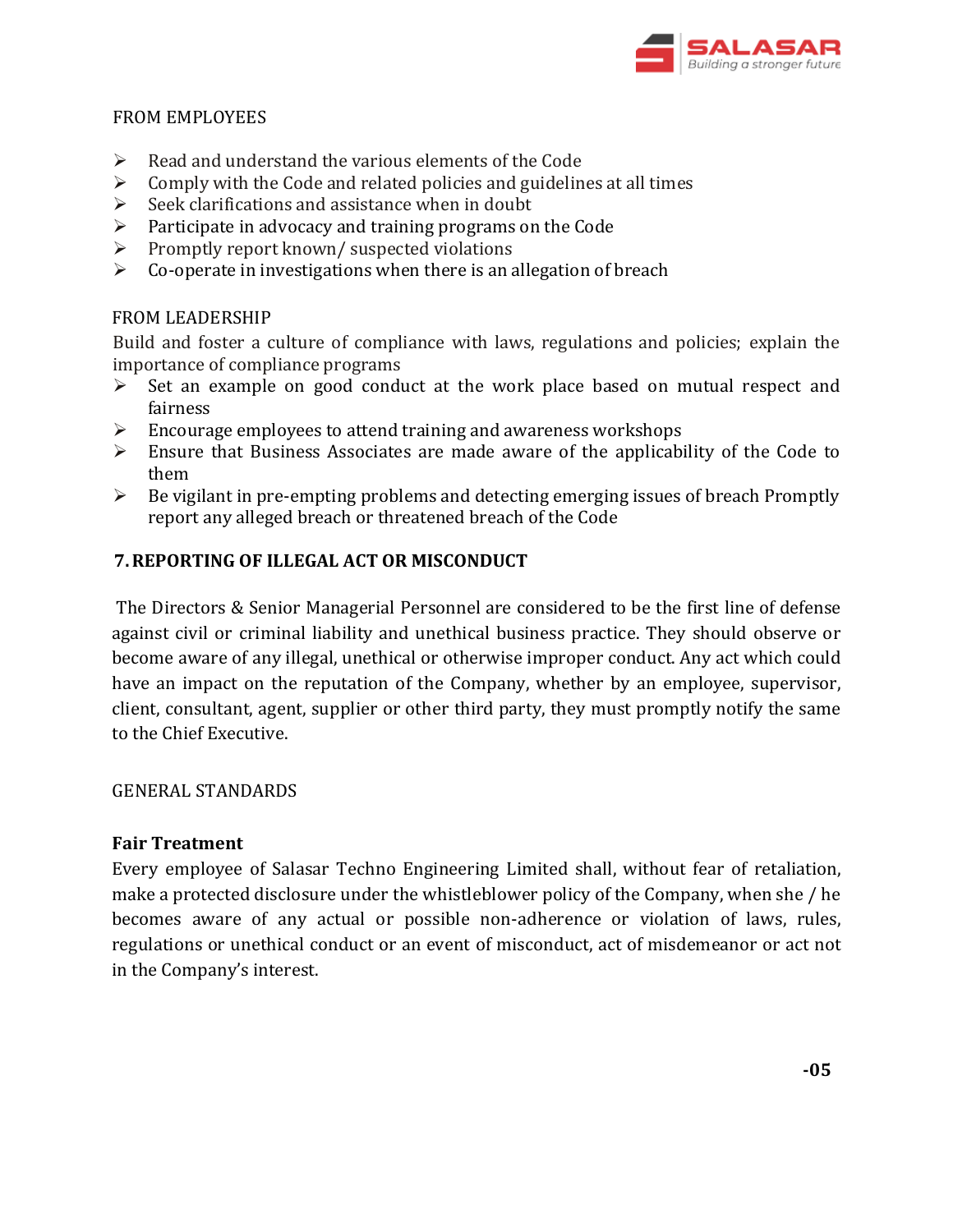

#### *No misrepresentation*

Honesty is an integral part of ethical behavior, and trustworthiness is essential for strong, lasting relationships. Salasar's employees may not misrepresent themselves, including their level of authority, or the company to anyone. We expect the same of our suppliers.

# *Proprietary and confidential information*

Salasar respects the confidentiality of proprietary information received from suppliers and contractors, and Salasar employees will not improperly use or disclose such information. Likewise, when suppliers have access to information that is proprietary to Salasar, we expect them to protect and maintain its confidentiality as well.

# **GIFTS AND DONATIONS**

Any form of gifts or personal favours from the suppliers and to the customers should not be entertained or be offered as the case may be, as the same shall be considered to be violating the policies of the Company. Acceptance or Offering of any such gifts and donations leads to unfair trade practices and will be considered to be highly unethical.

The Directors and Senior Managerial Personnel should be careful that this rule is not violated by anyone as its violation shall be considered as unlawful and illegal and will have an adverse effect on the financial status and reputation of Salasar Techno Engineering Limited.

It shall be noted that this does not restrain from acceptance of gifts of items which are customary in nature or associated with festivals provided full disclosure of the same is made. Also, accepting or offering courtesies or invitations to social or sports events which are considered customary and are in keeping good business ethics so long as no obligation is involved shall not be considered to be against the policy.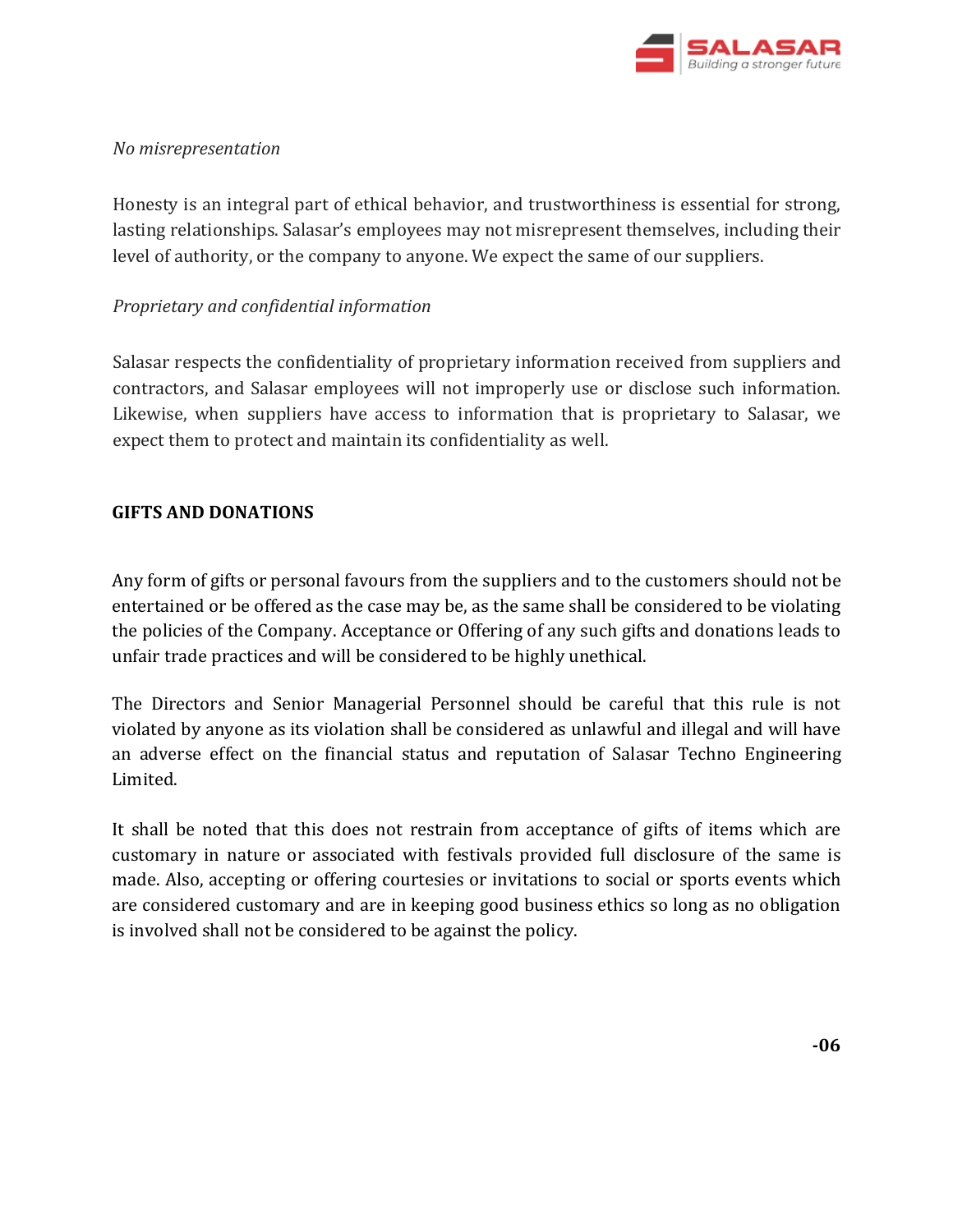

#### **8. IMPROPER PAYMENTS: ANTI-BRIBERY & CORRUPTION**

Improper payments or bribes are strictly prohibited

- 1. by law set out in the Prevention of Corruption Act and
- 2. Company policy

**Bribe/ bribery** means the giving, offering, promising, requesting, agreeing to receive or, receipt or acceptance either directly or indirectly any advantage. It may be financial and includes any payment, gift, loan, fee, or reward, to or from any person in order to illegally or improperly influence a decision in favour of the giver.

**Corrupt/ corruption** means the misuse or abuse of office or power for personal gain. Examples of bribes include

- $\triangleright$  money or cash equivalent;
- $\triangleright$  unreasonable or extravagant gifts, entertainment or hospitality;
- $\triangleright$  kickbacks:
- unwarranted allowances or expenses;
- $\triangleright$  uncompensated use of company services or facilities;
- $\triangleright$  anything else of value; or
- $\triangleright$  an advantage (whether financial or not)

It means giving or accepting any undue benefit in cash, kind or any form of benefit by or to:

- 1. A government official at national, state or local level including government companies and public sector enterprises
- 2. Employees, relatives or friends to gain a benefit that may include approvals, licences, and permits.

All employees are required to read and understand the full implications of the law and policy on bribes. Employees and their relatives are not permitted under any circumstance to offer or receive bribes in the form of gifts, cash, facilities or any other manner either directly or indirectly.

When selecting firms/ entities for doing business, please exercise due care and diligence to ensure that only those with the highest reputation and integrity are selected. Payments to consultants and agents that are excessive to the service/product being received by the company or reimbursement of expenses that seem to be much higher than actual expenditure incurred are to be strictly avoided.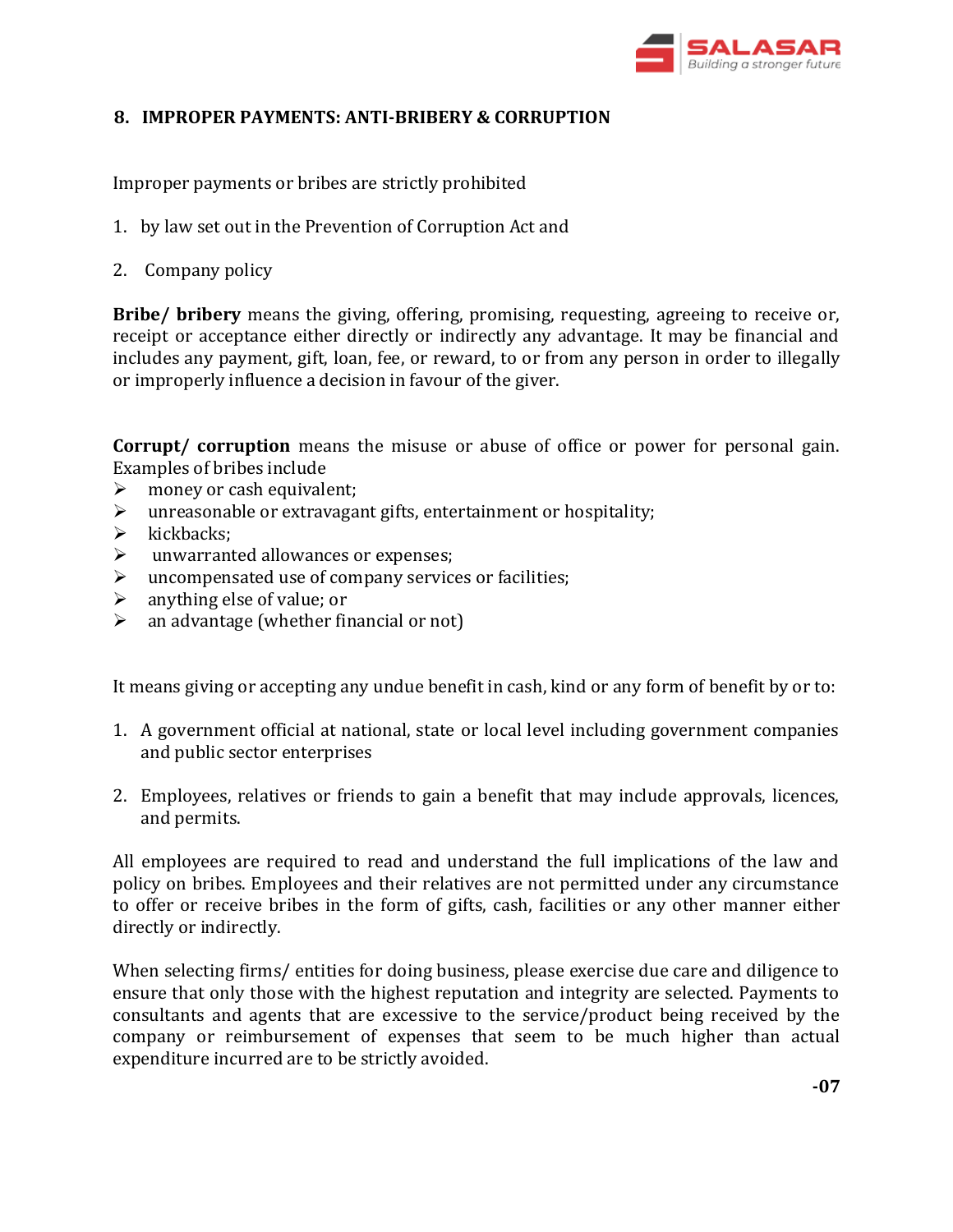

#### **9. POLITICAL CONTRIBUTIONS**

Election laws in many jurisdictions generally prohibit political contributions by corporations to candidates. Many local laws also prohibit corporate contributions to local political campaigns. In accordance with these laws, the Company does not make direct contributions to any candidates for federal, state or local offices where applicable laws make such contributions illegal. Contributions to political campaigns must not be, or appear to be, made with or reimbursed by Company funds or resources. Company funds and resources include (but are not limited to) Company facilities, office supplies, letterhead, telephones and fax machines. Company employees who hold or seek to hold political office must do so on their own time, whether through vacation, unpaid leave, after work hours or on weekends. Additionally, all persons must obtain advance approval from someone within the Company's Legal Department prior to running for political office to ensure that there are no conflicts of interest with Company business. Employees may make personal political contributions as they see fit in accordance with all applicable laws. The Company recognizes that the guidelines in this Section 15 are not applicable to the Company's Outside Directors.

#### **10.FAILURE TO COMPLY**

No Code can address all specific situations. It is, therefore, each employee's responsibility to apply the principles set forth in this Code in a responsible fashion and with the exercise of good judgment and common sense. If something seems unethical or improper, it likely is. **Always remember: If you are unsure of what to do in any situation, seek guidance before you act.** A failure by any employee to comply with the laws or regulations governing the Company's business, this Code or any other Company policy or requirement may result in disciplinary action up to and including termination, and, if warranted, legal proceedings. All employees are expected to cooperate in internal investigations of misconduct.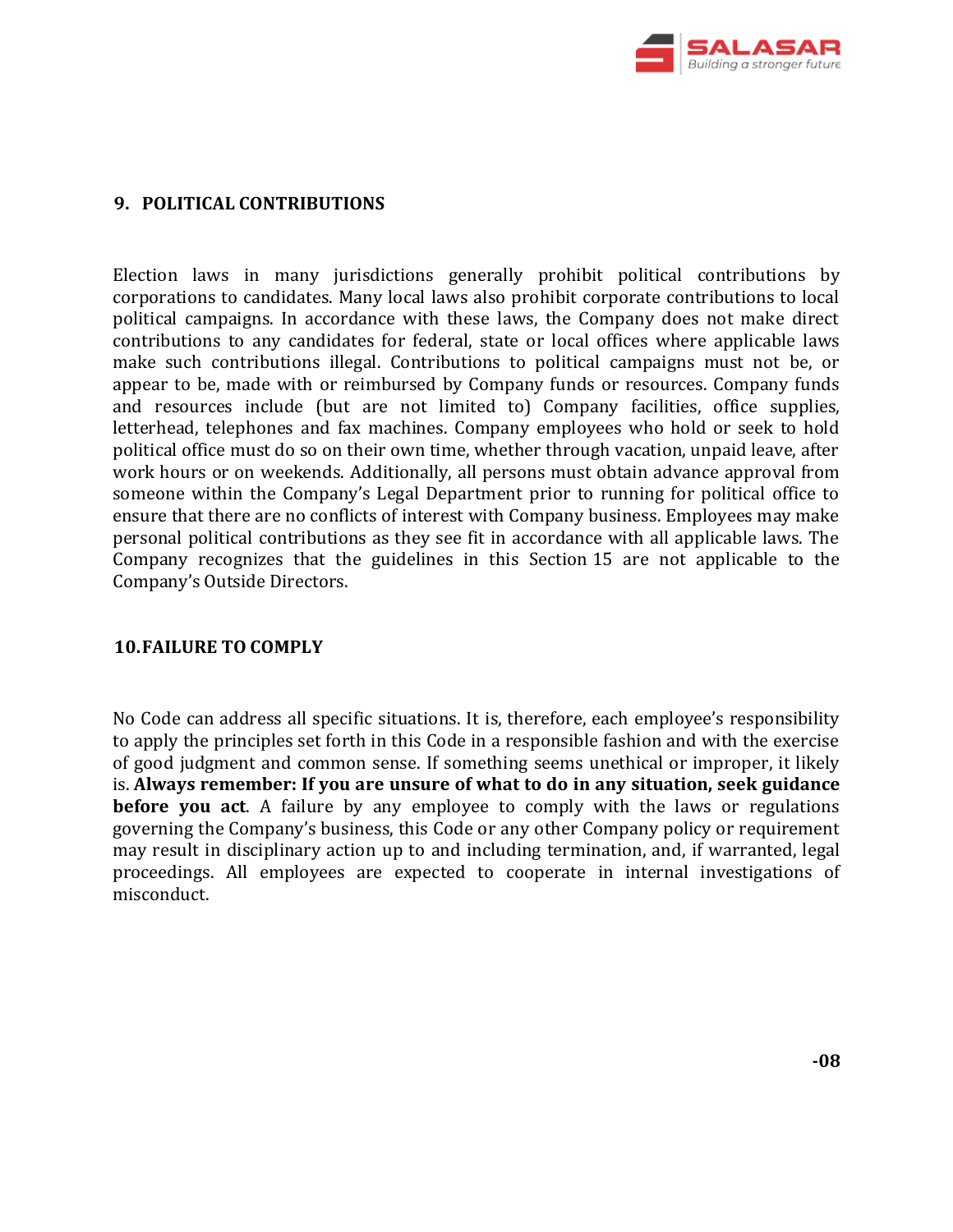

#### **11.Intellectual Property and confidential information**

Intellectual Property includes trademarks, patents, copyrights, designs, domain names, know how, technology, brands and all confidential and sensitive information of the company including operations, budgets and business plans, major management changes, forthcoming product launches or tie ups, acquisition or divestiture plans, internal memos, financial , strategy, marketing and sales information, business plans, commercial contracts, personnel and customer information, legal opinions and advice, company manuals, technical information, email address lists, directories, agreements and such. The list is not exhaustive and includes any data or information that is not in public domain and is valuable for the company.

A company's intellectual property is valuable to it and it will take all steps to safeguard and protect it from theft and misuse. It also respects the intellectual property of third parties and Business Associates and will not knowingly infringe the same.

As an employee, you must

- $\triangleright$  Protect Intellectual Property from misuse, leakage or theft by due care and diligence
- $\triangleright$  Maintain confidentiality of all confidential and sensitive information that is not in public domain and may impact the company's reputation, share price and standing
- $\triangleright$  Take care of documents that contain such information and extend this care to information on computers by not leaving such assets in an open access area
- $\triangleright$  Never obtain confidential information of a competitor using wrong means
- $\triangleright$  Never copy/ use or distribute documents or software that are protected by copyright or license without proper authorization
- $\triangleright$  Use only authorized and legally licensed software approved by the company
- $\triangleright$  Never download freeware or any other free or paid application that may contain malware and destroy the information and technical systems of not only your computer but others as well
- $\triangleright$  Report any breach of this policy to your reporting manager promptly
- $\triangleright$  Not use any company related confidential information even after cessation of your service with the company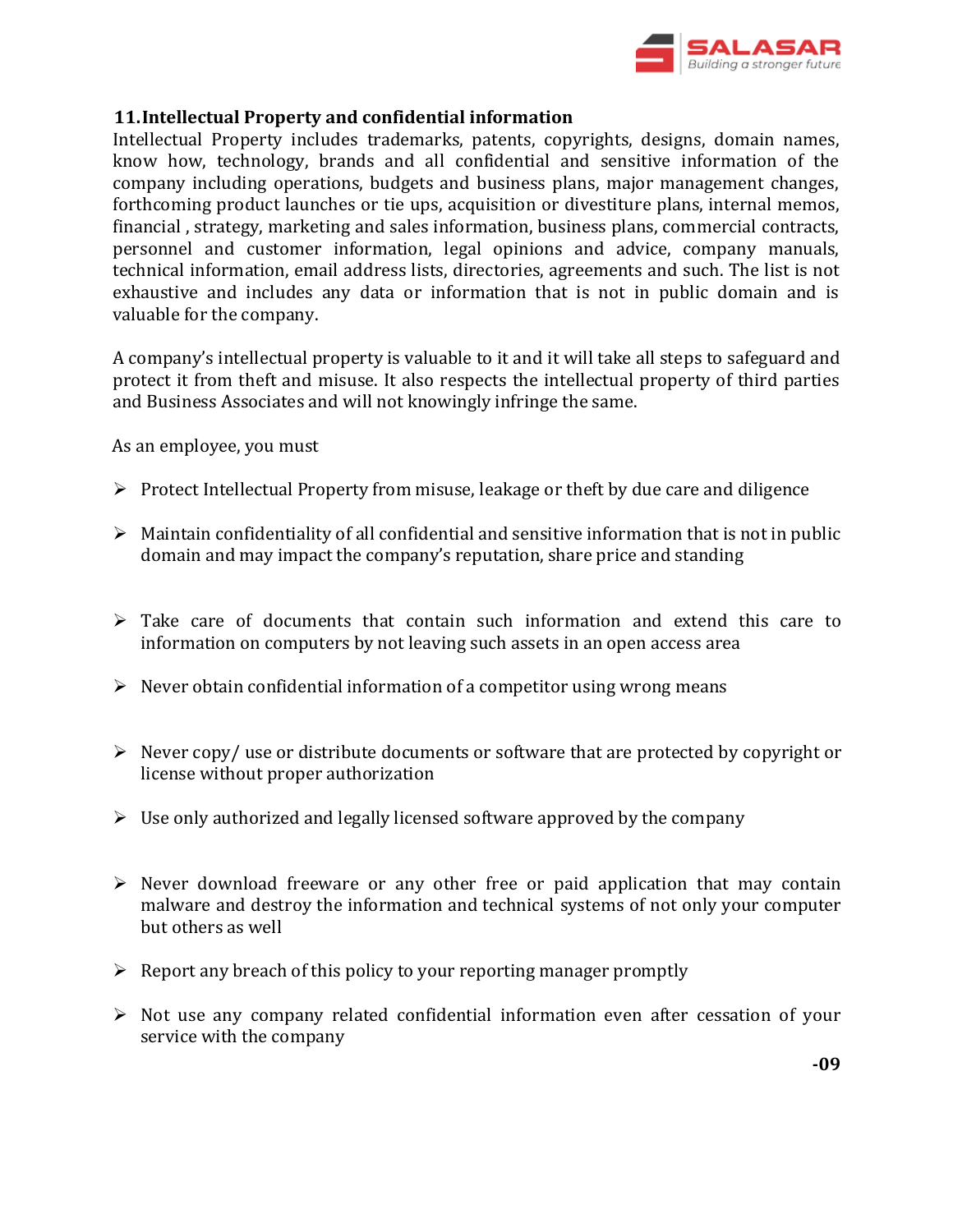

### **12.FAIR PRACTICES AND AVOIDING CONFLICTS OF INTEREST**

#### **For the employer**

The company aims to provide equal access to opportunity and fairness in dealings with all employees by enabling an inclusive culture that encourages diversity.

Towards this objective

- Decisions relating to recruitment, training, promotions and opportunities for career growth will be based only on merit: a person's qualifications, experience and accomplishments and no other criteria
- $\triangleright$  Remuneration and roles will be based only on experience and talent
- $\triangleright$  Performance will also be judged on objective criteria and defined goals
- $\triangleright$  There will be no discrimination on the basis of colour, caste, religion, ethnicity, marital or family status or any other characteristic that has no bearing on work.

#### **For the employee: How to avoid conflicts of interest**

The company requires an employee to be fair, honest and objective in all its actions and decisions and avoid any matter that may lead to a conflict between the interests of the company and the employee. An employee shall not misuse his/ her position in the company for personal gain.

The following conflicts of interest are prohibited for an employee of the company:

- $\triangleright$  Engaging directly or through a relative in an entity that has a business relationship with the company or offers services/ products to the company
- $\triangleright$  Having a financial or strategic interest in an entity that has business relations with the company
- $\triangleright$  Serving on the Board of a company without prior approval
- $\triangleright$  Providing services/ products to an entity that is a competitor to the company
- Misusing company's resources or name to promote an external activity even if for a charitable cause and done for free
- $\triangleright$  Influencing even if indirectly a business transaction in which a relative or a friend is involved, particularly when in a leadership position
- $\triangleright$  Obtaining favours, discounts or special privileges from an entity or person who has the potential or intent to engage in a business relationship with the company.

All potential conflicts of interest need to be reported promptly in advance and approval obtaine.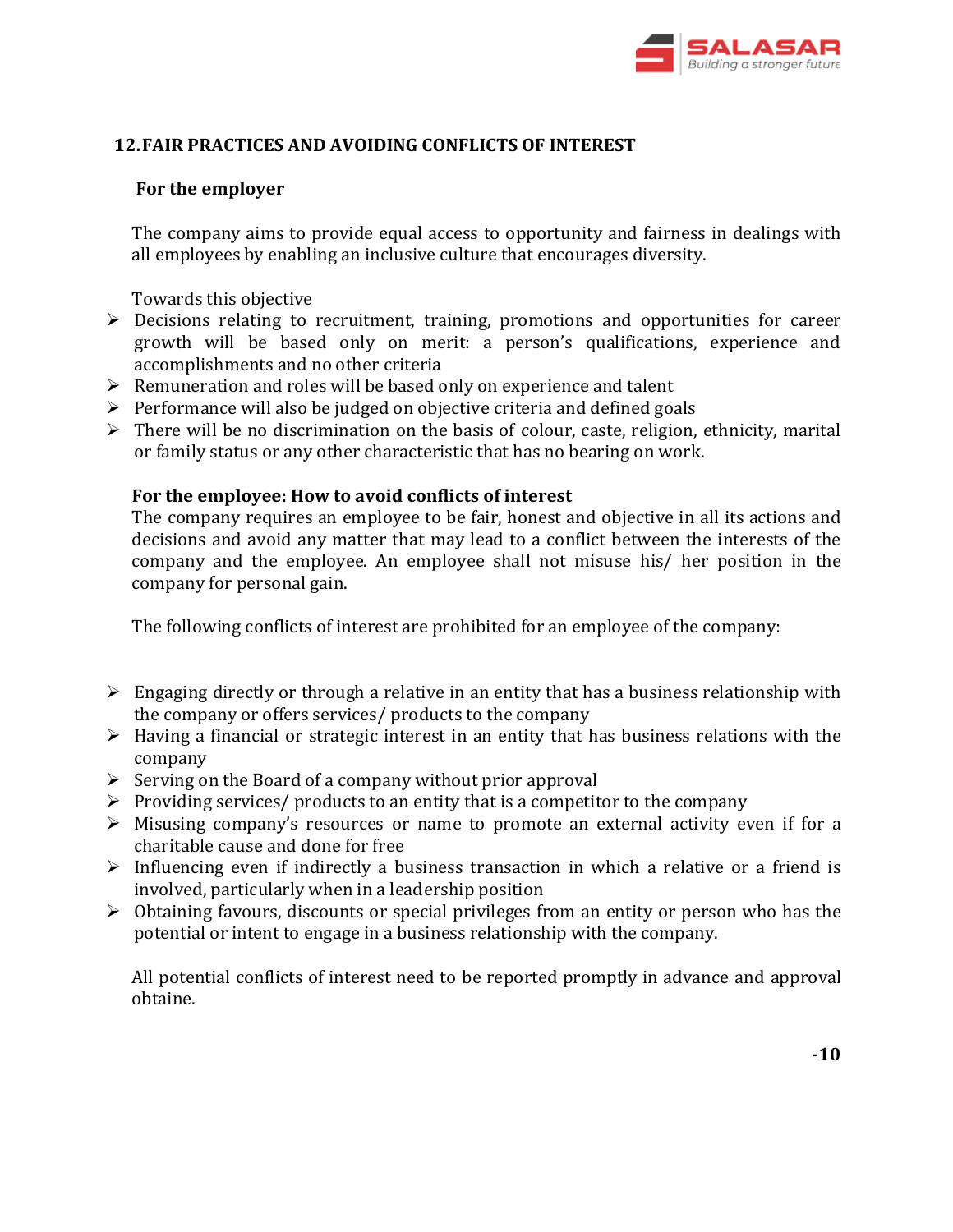

#### **13.DECLARATIONS TO THE BOARD**

A Board Member does not take membership of more than such number of committees or act as Chairman of more than such number of committees across all companies as is prescribed under applicable law. Every Board Member informs the Board of all such membership at the beginning of each financial year and also of every change as and when they take place. The Board Members and the Senior Management team informs their equity holding in the company and any changes that may take place and do not indulge in any trading of the securities of the company which would come within the purview of the Company's Insider Trading Regulations. In case of any agreement or contract which is or shall be entered into by and between two corporate entities, in which a Director is interested, the Director forthwith draws the attention of the Board about the fact and does not participate in the deliberations nor vote on the resolution relating to the same.

#### **14.USE OF COMPANY'S ASSETS AND NAME**

Proper care should be exercised to ensure that the use of Company's assets is reasonable and there is no wastage. It is the responsibility of the Directors and Senior Managerial Personnel to protect the assets and proprietary information of the Company and ensure that the same are used only for business purposes of the Company. Any suspected incident or fraud or mismanagement of the assets of the Company should be immediately reported to the Chairman or Managing Director Joint Managing Director or Company Secretary of the Company.

Under no circumstances they should misuse Company's facilities which include tangible assets as well as intangible assets such as systems, proprietary information, intellectual property, and relationships with the clients. The use of Company's name, property and trademark should be strictly for the Company's business purpose and shall not, under any circumstances, be used for their personal interest.

It must be ensured that the equipment/ facilities/ amenities provided to them by the Company for discharge of their duties in terms of their employment are used with proper care and diligence and return the possession thereof upon their resignation, termination or retirement from the services of the Company, as the case may be.

#### **15.RECORD KEEPING**

The company requires keeping correct, true and accurate records of all its accounting and other information. It is necessary that all its employees should report correct information to its senior 8 executives and should not misguide them. All books, records and accounting of the company must reflect accurate and true position of the activities and status of the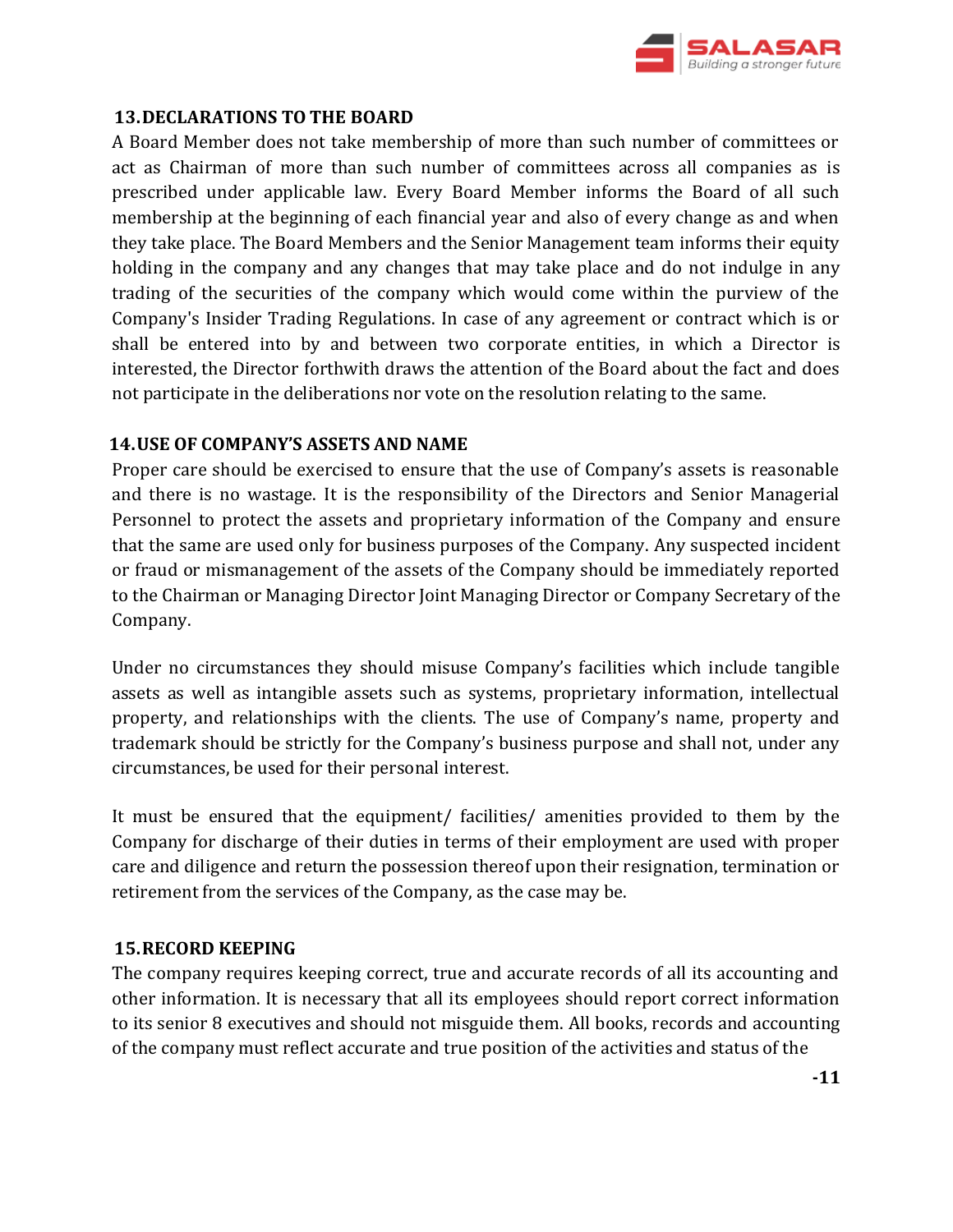

company, no misleading information should be there. Records we always retained or destroyed according to the Company's record retention policies and applicable law. In accordance with those policies, in the event of threatened or actual claims, litigation or governmental investigation, please consult the Company's Legal Department regarding retention or destruction of any related materials. Confidential Information.

# **16. PROTECT EMPLOYEE PRIVACY AND PERSONAL INFORMATION OF MANAGERS AND WORKERS**

Employers are justifiably concerned about threats to and in the workplace, such as theft of property, breaches of data security, identity theft, viewing of pornography, inappropriate and/or offensive behavior, violence, drug use, and others. They seek to minimize these risks, and that often requires monitoring employees at work. Employers might also be concerned about the productivity loss resulting from employees using office technology for personal matters while on the job. At the same time, however, organizations must balance the valid business interests of the company with employees' reasonable expectations of privacy.

Magnifying ethical and legal questions in the area of privacy is the availability of new technology that lets employers track all employee Internet, e-mail, social media, and telephone use.

What kind and extent of monitoring do you believe should be allowed?

What basic rights to privacy ought a person have at work?

Does your view align more closely with the employer's or the employee's?

Monitored workstations, cameras, microphones, and other electronic monitoring devices permit employers to oversee virtually every aspect of employees' at-work behavior Figure. Technology also allows employers to monitor every aspect of computer use by employees, such as downloads of software and documents, Internet use, images displayed, time a computer has been idle, number of keystrokes per hour, words typed, and the content of emails.

# **17. SUSTAINABLE DEVEOPMENT**

The Company believes in sustainable development and is committed to be a responsible corporate citizen for the development of society; Moreover Salasar Techno Engineering Limited is creating awareness in the society at large.

To achieve this objective, the business and operations of the Company shall be conducted in an environmentally friendly manner and provide a safe and healthy working environment to its employees.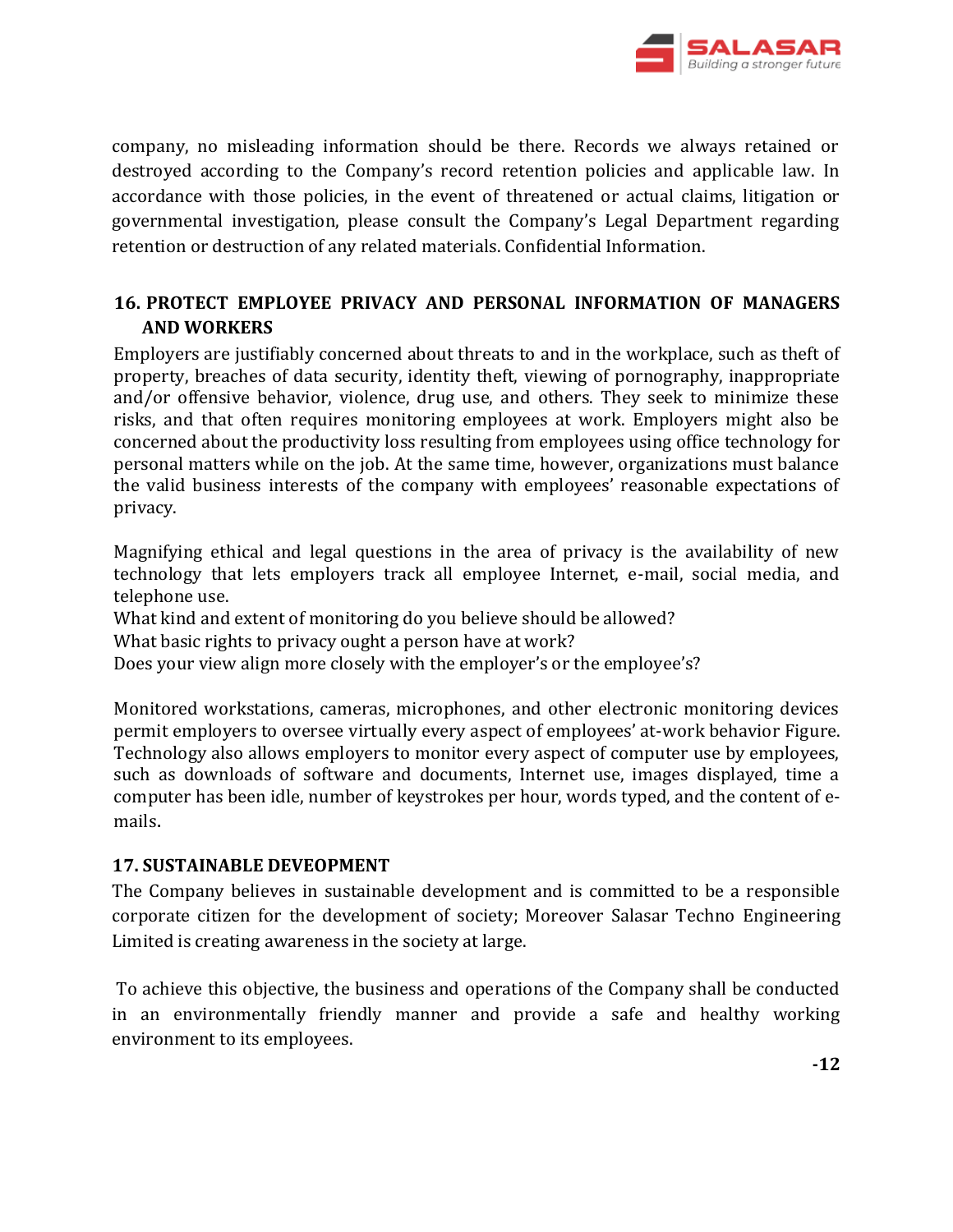

Particular attention should be paid to training of the employees to increase safety awareness and adoption of safe working methods, particularly designed to prevent serious accidents. It is the responsibility of all Directors and Senior Managerial Personnel to ensure compliance with all applicable environmental, safety and health laws and regulations and internal policies.

# **18. INSIDER TRADING**

The Directors and senior management endeavor to ensure compliance with all applicable laws, rules, and regulations applicable to the Company. Transactions, directly or indirectly, involving securities of the Company is not undertaken without complying with Code of Conduct for Prohibition of Insider Trading. Any information relating to company which is non-public information is not disclosed by anyone who so ever having knowledge of such information to any other person. Any investment decisions taken on behalf of the information collected from inside the company are not only unethical but also illegal and shall be prosecuted for the same by the government agencies.

# **19. ADHERENCE WITH THE CODE OF CONDUCT**

The Directors and Senior Managerial Personnel should abide by the duties and responsibilities as mentioned in this code and the code must be taken seriously by all the concerned persons as it is important to the Company. The Code does not specifically address every potential form of unacceptable conduct, and it is expected that Directors /Management Personnel will exercise good judgment in compliance with the principles set out in this Code.

The directors and Senior Managerial Personnel must ensure that there are no violations of this code and if any violations do take place, disciplinary action, as deemed suitable by the Company, shall be taken.

The Directors and Senior Managerial Personnel shall affirm compliance with this Code on an annual basis.

#### **20.PROGRAM FOR PROHIBITING ANTICOMPETITIVE PRACTICES ESTABLISHED**

Salasar respects the confidentiality OF price sensitive information. To adhere the Prohibiting of Anti-competitive practices we follow these guidelines by which we prevent cartel behavior:

- 1. Keep proper records of all contact with competitors.
- 3. Be aware that discussing pricing, customers and markets, or levels of production and supply in informal meetings can also mean you are breaking the law.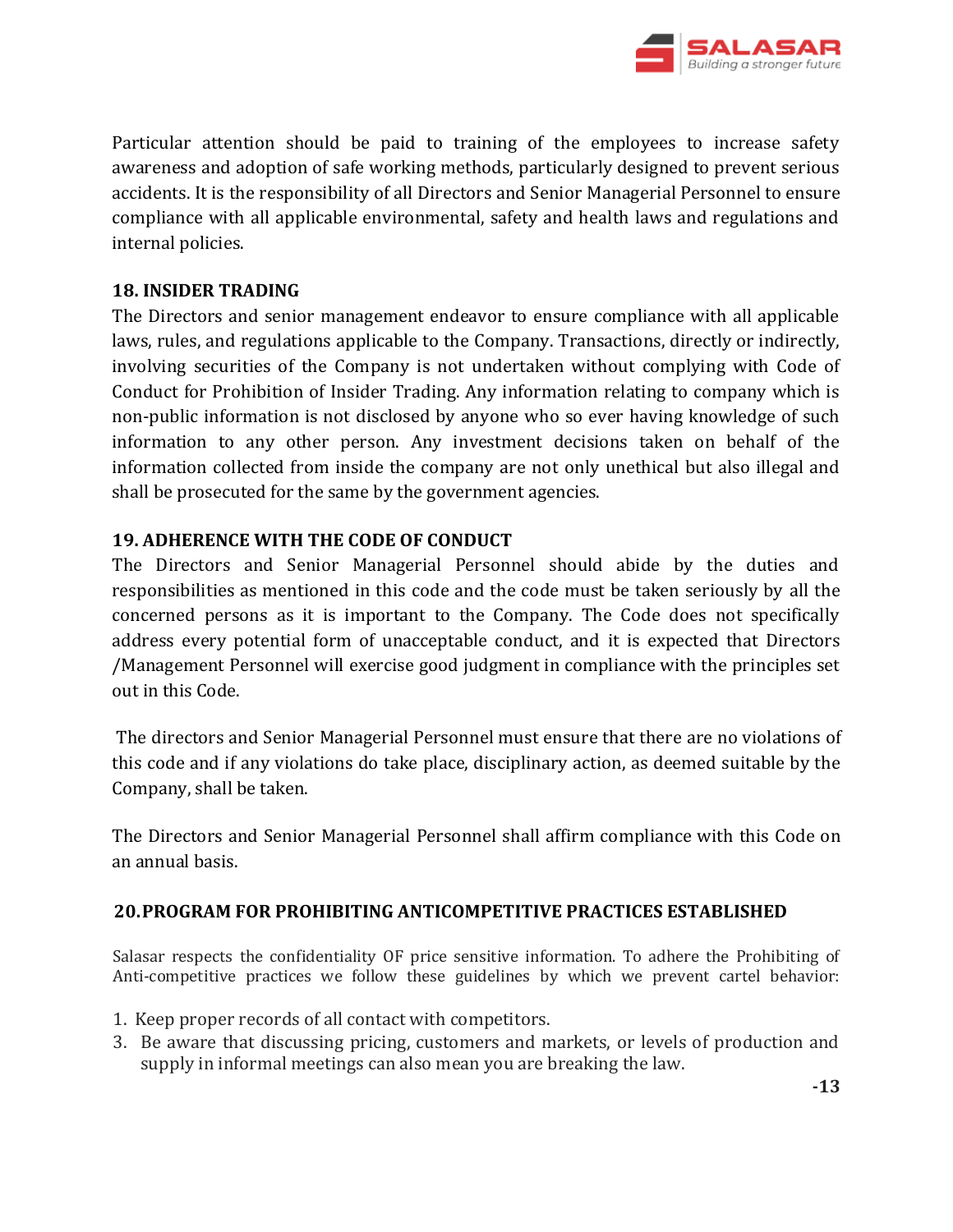

3. **Avoid** discussing future **pricing** (maximum or minimum) with competitors. Refrain from discussing with competitors any intention to charge emergency or other surcharges or eliminate discounts

4. To **file** a **report** about fraud, scams, and bad business practices, anyone can write e email to us at [towers@salasartechno.com.](mailto:towers@salasartechno.com)

5. Never discuss pricing or pricing issues with any competitor. If you attend a trade show, for example, and other competitors are discussing pricing, walk away immediately. You have nothing to gain and everything to lose.

We prohibit the anticompetitive practices and do not indulge in which firm or group of firms may engage in order to restrict inter-firm **competition** to maintain or increase their relative **market** position and profits without necessarily providing goods and services at a lower cost or of higher quality.

# **21. WAIVER OF THE CODE, AMENDMENTS AND MODIFICATIONS**

This code is subject to changes as per the applicable legal amendments and requirement as per the stock exchange's regulations. The company has the right to amend, alter, modify and terminate this code without giving any reason or in some particular exceptional case along with notice. The Company shall make public disclosure as and to the extent required by applicable laws, rules and regulations, of amendments of this Code.

The Board shall not grant waivers to this Code. However, the Company may waive any one or more of the provisions of the code for any Key Managerial Personnel subject to approval of board of directors of company.

#### **22. DUTIES OF INDEPENDENT DIRECTORS**

Pursuant to section 149(6) & (7) read with Companies (Appointment and Qualification of Directors) Rules 2014 along with Schedule IV for Code of Independent Directors and the recent amendments made by SEBI in applicable laws , the Independent Directors shall adhere to the duties as follows –

- (1) Undertake appropriate induction and regularly update and refresh their skills, knowledge and familiarity with the company;
- (2) Seek appropriate clarification or amplification of information and, where necessary, take and follow appropriate professional advice and opinion of outside experts at the expense of the company;
- (3) Strive to attend all meetings of the Board of Directors and of the Board committees of which he is a member;
- (4) Participate constructively and actively in the committees of the Board in which they are chairpersons or members;Strive to attend the general meetings of the company;